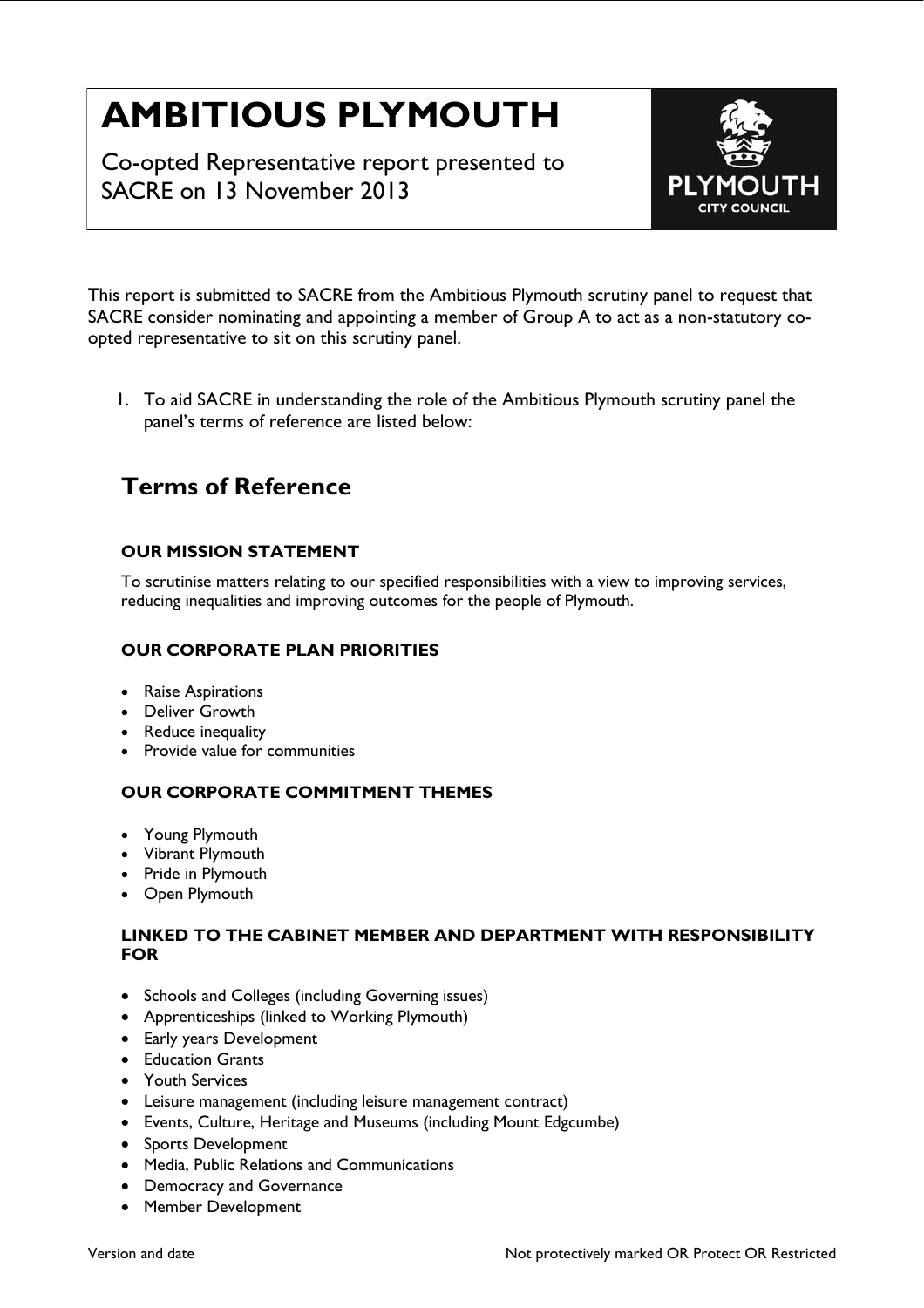- Children's social care (primary responsibility for Children's Service Matters)
- Adoption and Fostering
- Early intervention and prevention
- Corporate Parenting
- The leadership and delivery of all services for children and young people

## **PARTNERSHIP LINKS**

- Culture Board
- Children's Partnerships(for social care and education matters)

**MEMBERSHIP** - The Chair and Vice Chair of the panel shall serve on the Co-operative Scrutiny Board. All members of the panel will adhere to the general rules of Overview and Scrutiny. There are 12 members of the panel including the Chair and Vice Chair. The Vice Chair is from the opposite political group to the Chair.

- 2. The role of faith co-opted representative on the Ambitious Plymouth scrutiny panel is explained below:
	- 2.1 Faith representatives are statutory positions for the Ambitious Plymouth appointed as panel co-opted representatives meaning that they are able to attend all panel meetings and speak on all items under discussion; however, the faith co-opted representatives are only allowed to vote on education matters which are under discussion at the meeting.
	- 2.2 Faith representatives are only legislated as Church of England and Roman Catholic. The Ambitious Plymouth panel during a discussion on co-opted representatives at its meeting 1 July 2013 felt that in order to have a more cultural and religious representation presented at meetings there was a need to ascertain whether other religious representatives would be interested in a role as co-opted representative (this would be with no voting rights due to the position being as a non-statutory co-opted representative).
- 3. The minute below reflects the discussion and resolutions with regards to minute 3. Appointment of Co-opted Representatives at the Ambitious Plymouth scrutiny meeting on 1 July 2013.

*The panel discussed the appointment of co-opted representatives onto the Ambitious Plymouth panel and those present commented as follows -* 

- *(a) as well as working with the Plymouth Association of Governors the panel should work closer with schools to try and obtain increased levels of parent governor representation;*
- *(b) further work should be undertaken on sourcing faith representation onto the panel, using organisations and bodies like SACRE to promote a more multi-cultured faith representation;*
- *(c) the appointed co-opted representatives of the Children and Young People's Overview and Scrutiny Panel should be approached to become co-opted representatives on the Ambitious Plymouth panel;*

*Agreed to recommend to the Cooperative Scrutiny Board that –*